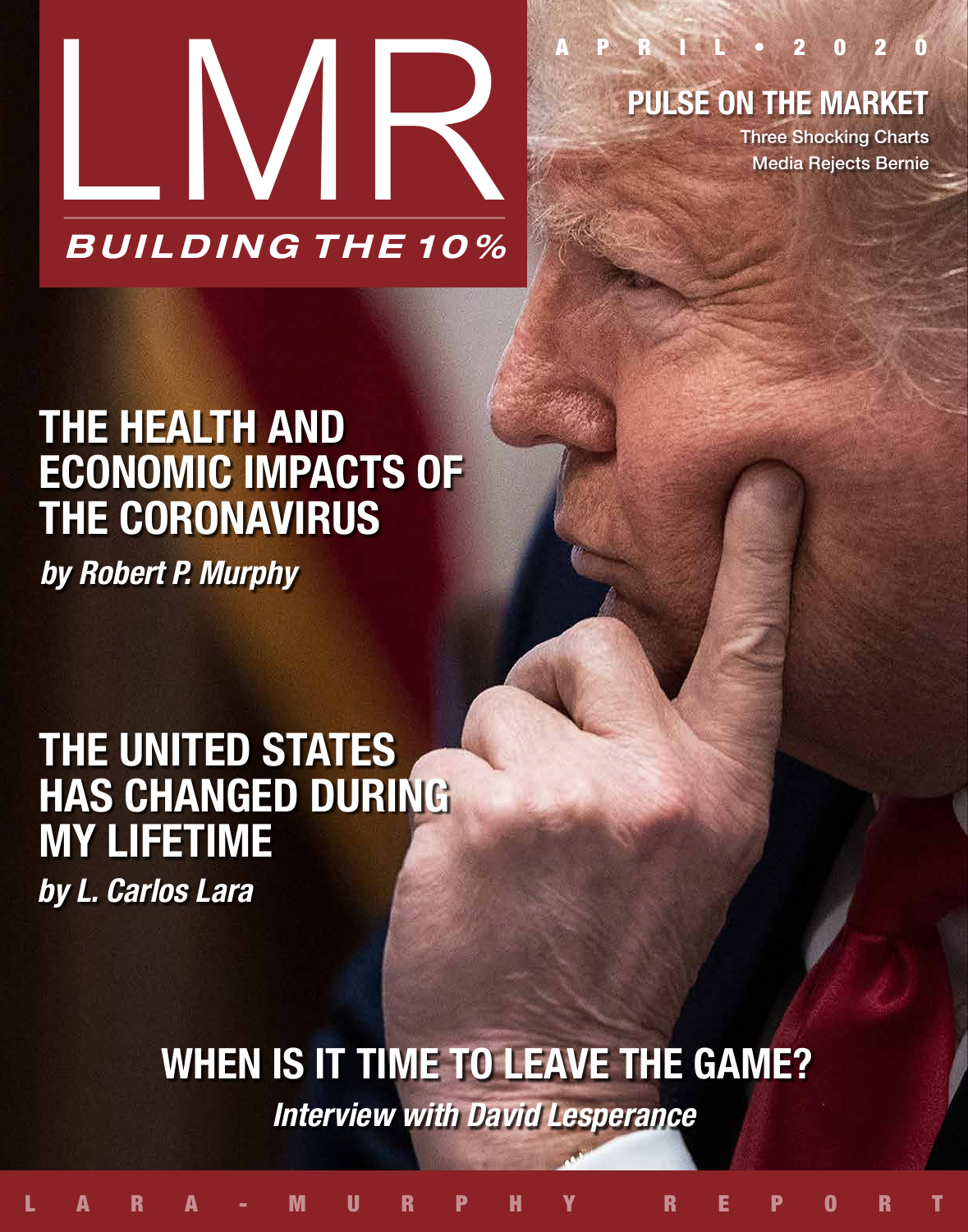# Something is FUNDAMENTALLY WRONG with our financial system.



R. Nelson Nash . L. Carlos Lara . Robert P. Murphy PhD

R. Nelson Nash's Infinite Banking Concept (IBC) is a revolutionary method to take the banking function away from the "experts" and return it to the individual household and business owner. In The Case for IBC, Nash is

joined by business consultant L. Carlos Lara and economist Robert P. Murphy to provide the most succinct explanation to date of why IBC works.

#### **Order The Case for IBC Now**

#### www.thecaseforibc.com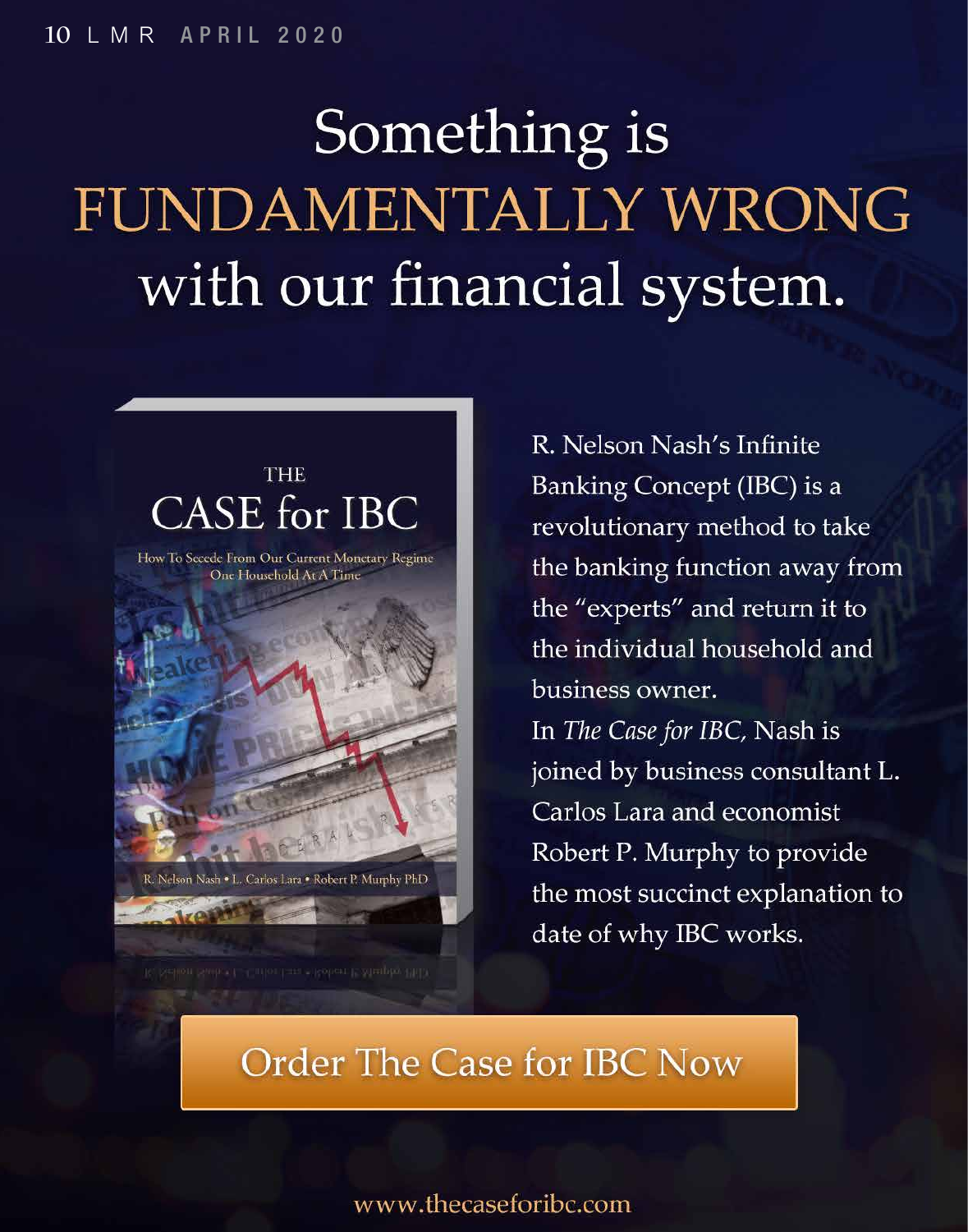29 LMR APRIL 2020

# When **Is It Time** to Leave the Game?

**Interview with David Lesperance** 

When is it Time to Leave the Game?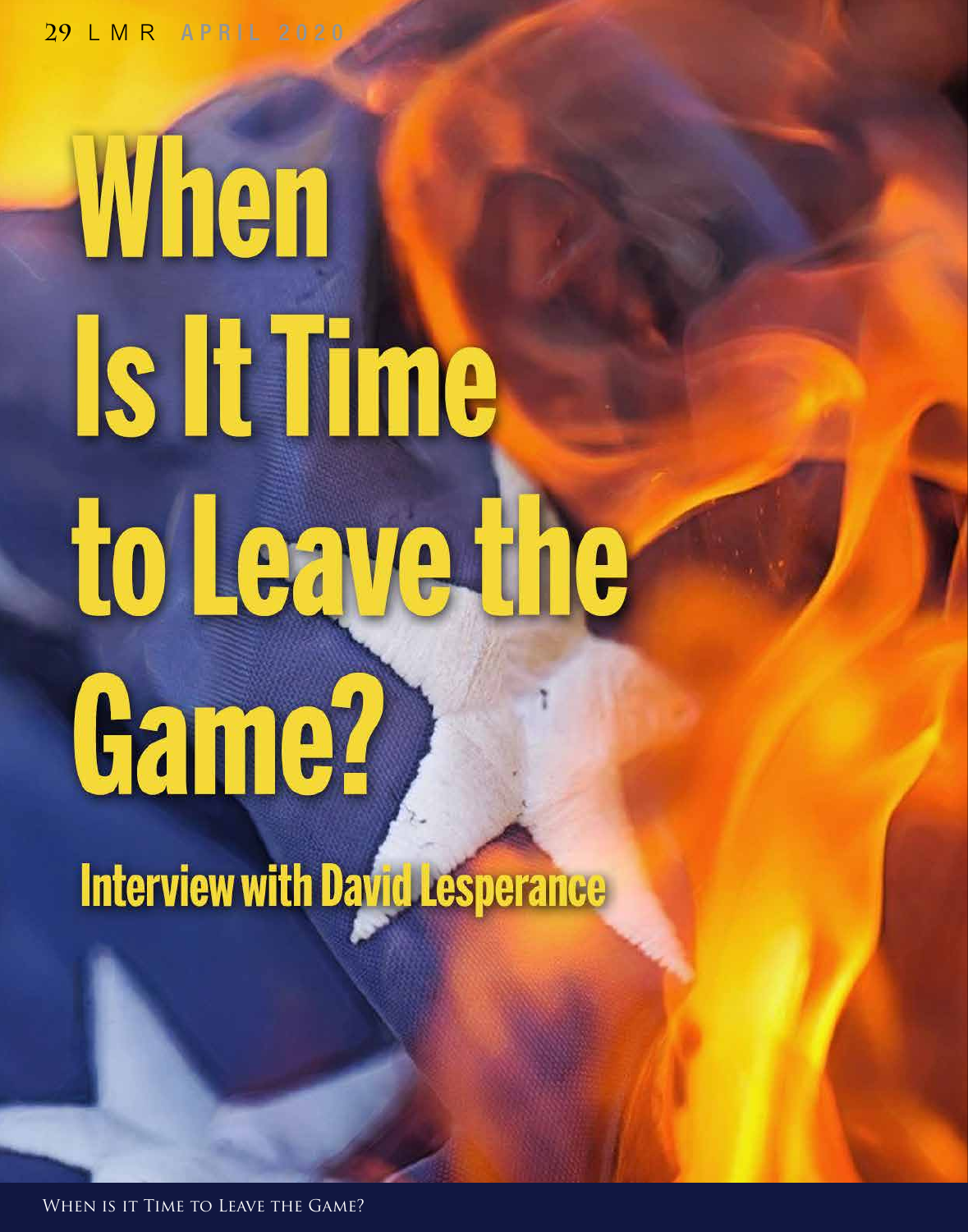David Lesperance is an international tax and immigration advisor with over 30 years experience helping high-net-worth individuals and families. David is the co-author of *The Flight of the Golden Geese* with London School of Economics Professor Emeritus Ian Angell. David has written for or been featured in numerous media outlets including *The New York Times, Wall Street Journal, Bloomberg, The Economist, Financial Times, Mother Jones,*  CNBC, BBC, and several leading Asian journals such as the *South China Morning Post* and *The Asia Times.* 

David's interest in these areas grew from his experience working as a Canadian immigration and customs officer while studying law. Since being called to the bar in 1990, he has firmly established his expertise with several major law firms, his own law firm and as a private consultant. His blog, *'The Lesperance Letter'*  can be found at: http://lesperanceassociates.com



*NOTE TO READERS: This interview was conducted in December 2019, well before the coronavirus crisis struck.*

**Lara-Murphy Report:** How did you discover Austrian economics?

**David Lesperance:** Prior to law school I studied business at university. In my first economics course I was introduced to various theories, and it was the Austrian School that made the most sense to me. During the three decades since completing my formal studies, I have continually read in this area and been able to observe and speak with countless successful businesspeople as clients. Finally, I have travelled extensively in countries that experienced the harsh economic outcomes of alternative systems such as communism—and presently live in one. My first-hand observations have only served to reinforce my initial conclusions.

**LMR:** You responded to Bob Murphy's recent article on the wealth tax proposals of Elizabeth Warren and Bernie Sanders taking the position that they wouldn't raise the expected tax revenues. Can you summarize your argument?

**DL:** Murphy's article was an insightful critique of the Warren/Sander's wealth tax proposals and their devastating impact on capital formation. I wished to point out that along with the negative economic impacts identified by Murphy and the Penn-Wharton Budget Model, another predictable but unwelcome consequence of a wealth tax could be an actual *reduction* in current tax revenue levels. Specifically, their wealth tax proposals could increase the departures of UHNW [ultra-high-net-worth] taxpayers from the US...taking their significant tax contributions with them.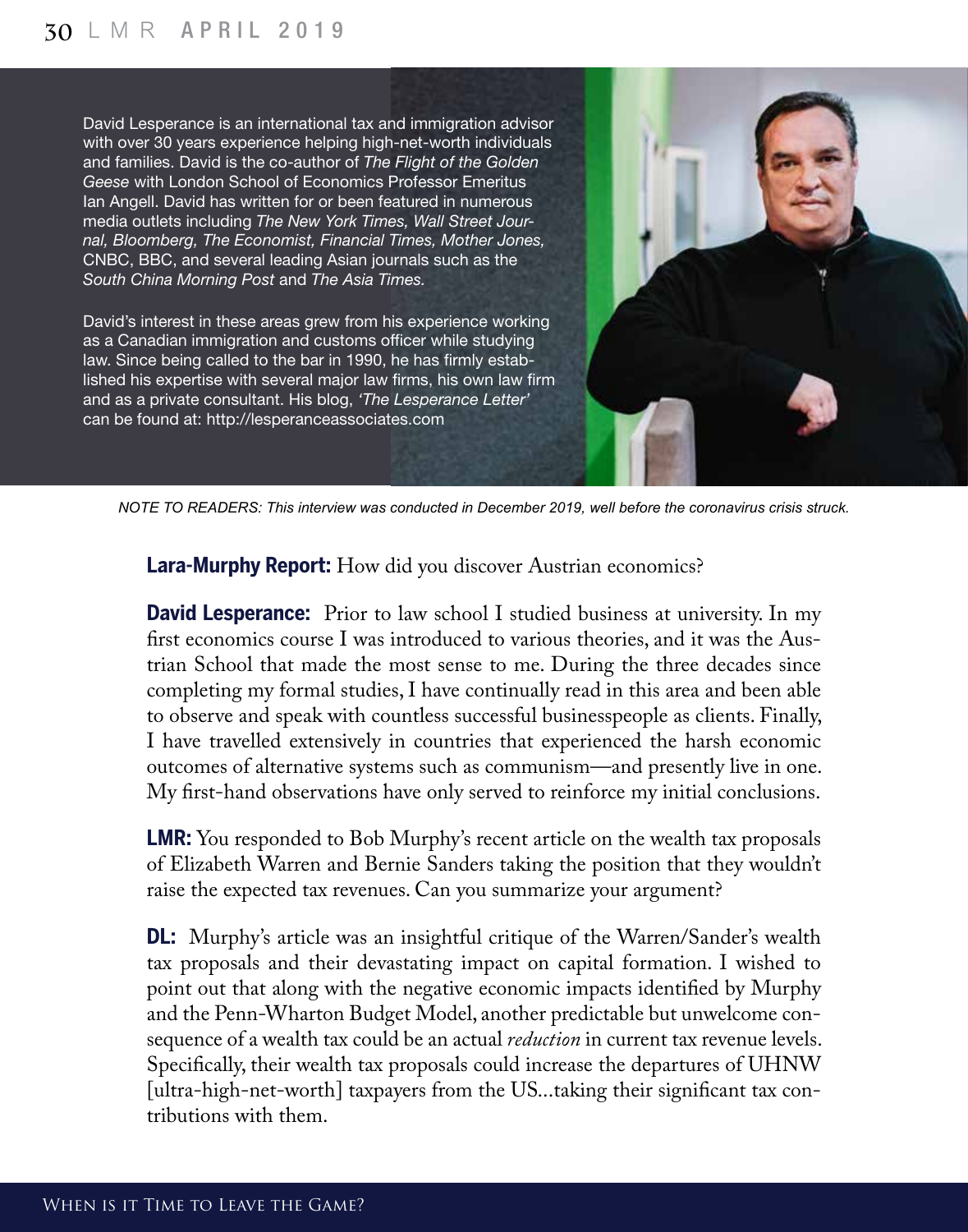In assessing my position, it is worth looking at two undisputed empirical facts:

*Fact 1: Not all taxpayers are equal contributors.* Whether you think it fair or not, [currently 39%](https://www.forbes.com/sites/michaeldurkheimer/2018/03/01/0-001-percent-one-percent/#1d540c112cf2) of the total personal tax take consistently comes from only the top 1% of taxpayers. Furthermore, 1/10th of each subset of the 1% pays about half of the total taxes paid for that entire group. So, clearly the US personal tax revenue model is dangerously overdependent on a minuscule number of taxpayers.



*Fact 2: Personal tax revenues in the US form a significant percentage of total US government revenues.* As the table below shows, 45% of US tax revenues in 2018 came from Individual Income Taxes.



Source: [United States federal budget](https://en.wikipedia.org/wiki/United_States_federal_budget)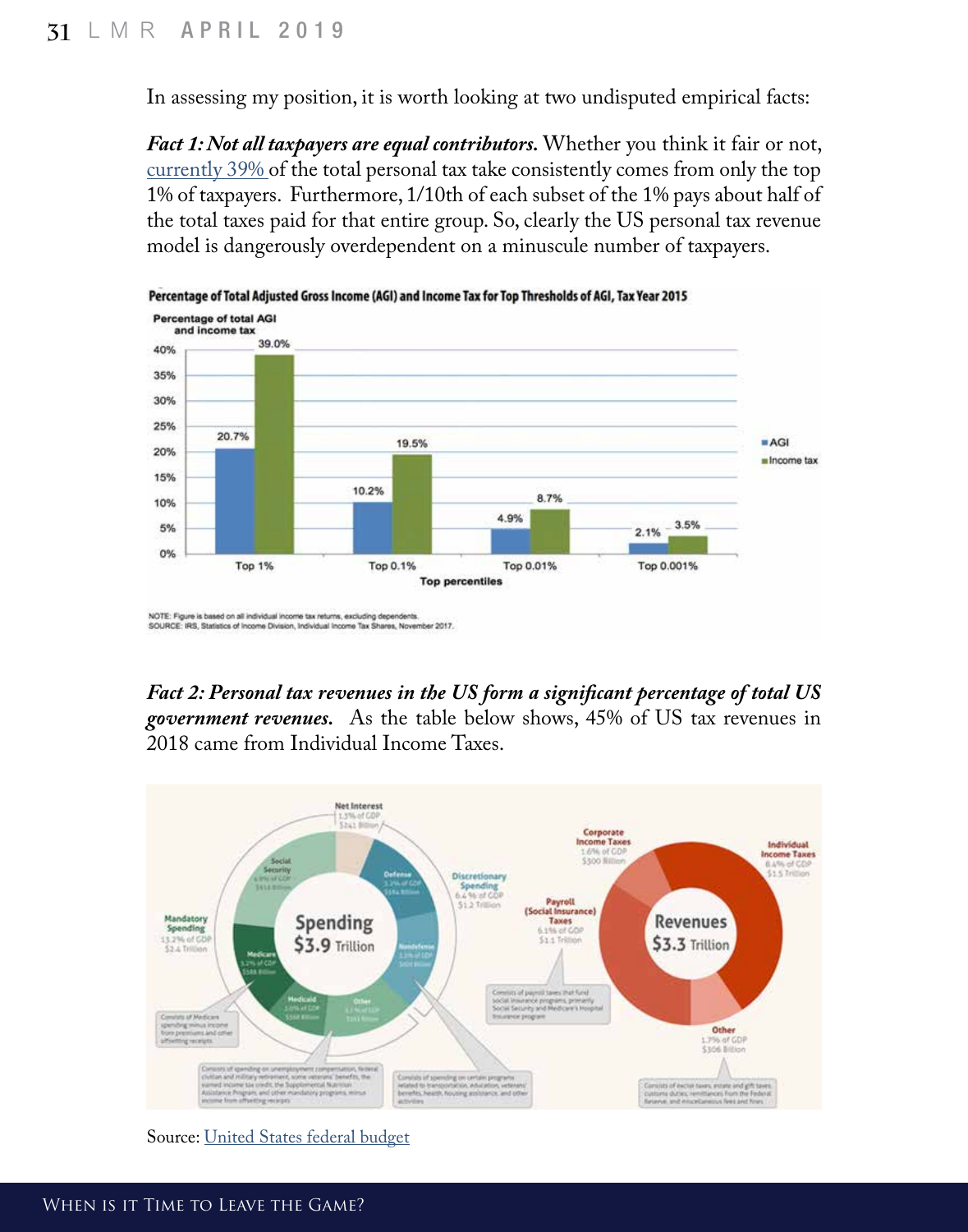If one takes the position that Payroll Taxes (paid by individuals) should be also be included with Individual Income Taxes, then the percentage rises to 79%!

The simple and obvious conclusion from these two facts is that the US has an extreme over-dependence on a tiny number of individuals for a significant percentage of its government revenues. In short, the higher the taxable income or capital gains, the greater the revenue dependency. And it is UHNW Americans that the wealth tax is targeting. So if a wealth tax and other "tax the rich" policies were to trigger the departure of members of this small group, there would be a significant, negative impact on annual tax revenue collection.

The architects of the Warren/Sanders Wealth tax proposals, economists Gabriel Zucman and Emmanuel Saez, have tried to hide this fatal flaw by making the patently false assertion that the US is not subject to tax competition with other countries for its wealthy taxpayers. In a recent  $W$ ashington Post OpEd, they wrote the following:

*"The situation in the United States is different. You can't shirk your tax responsibilities by moving, because U.S. citizens are responsible to the Internal Revenue Service no matter where they live. The only way to escape the IRS is to renounce citizenship, an extreme move that in both Warren's and Sanders's plans would trigger a large exit tax of 40 percent on net worth."*

As someone who, since 1990, has assisted hundreds of wealthy American clients permanently legally leave the US tax system by renunciation, I can safely state that Mr. Zucman and Mr. Saez's statement is ridiculous. In fact, the *"extreme move"* of renunciation has been taken by [thousands](https://www-nytimes-com.cdn.ampproject.org/c/s/www.nytimes.com/2019/12/06/your-money/wealth-renounce-us-citizenship.amp.html) of wealthy Americans annually for years. And the reason the numbers are not even higher is that the system to book the interview to renounce US citizenship is tremendously backlogged!



Ever since the Democratic POTUS candidates changed their rhetoric from *"Getting money to spend on good things"* to *"Taking money from bad people",* wealthy Americans have been equipping themselves with *"BackUp Plans"* which will give them the option to *"vote with their feet".*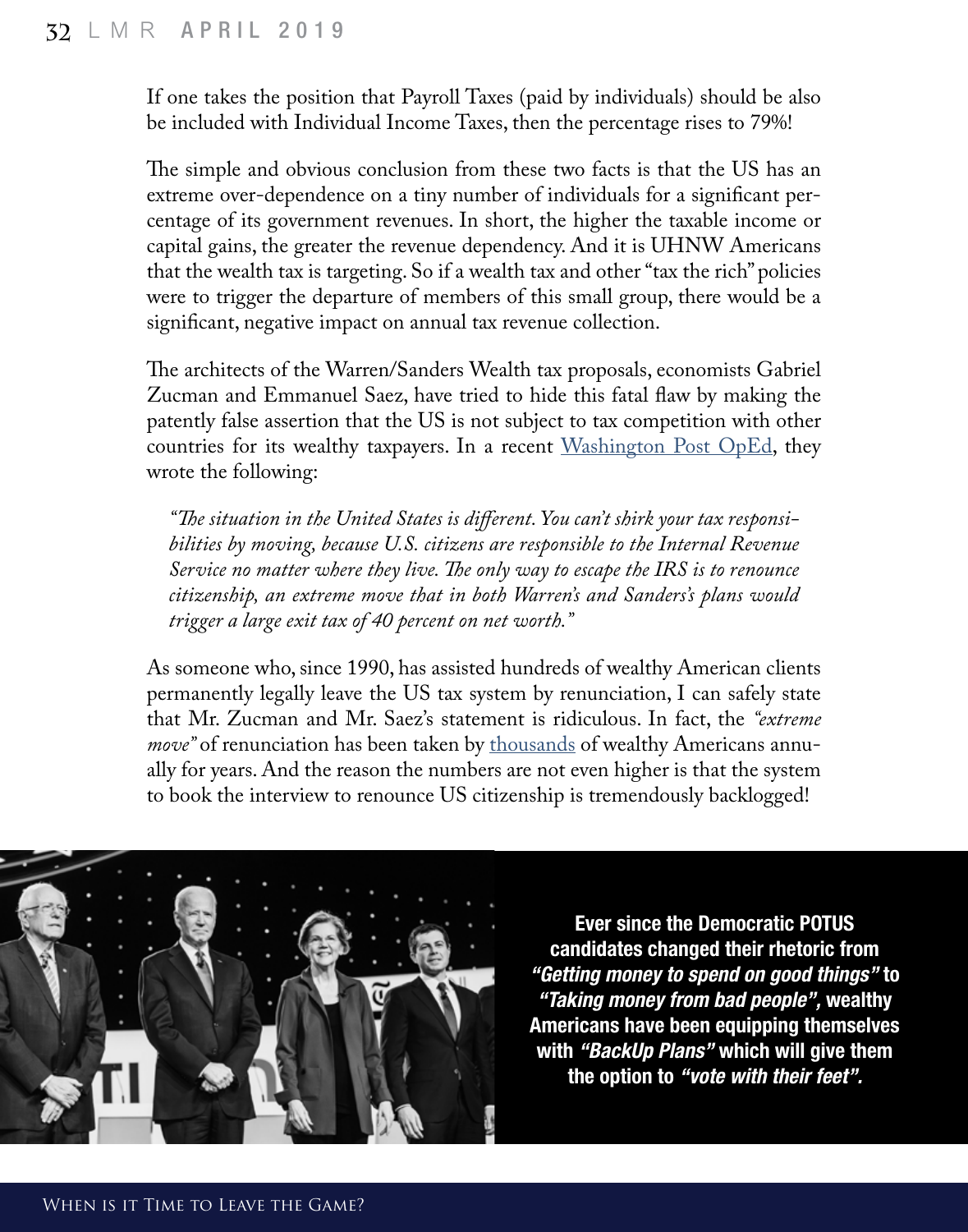Ever since the Democratic POTUS candidates changed their rhetoric from *"Getting money to spend on good things"* to *"Taking money from bad people",* wealthy Americans have been equipping themselves with *"BackUp Plans"* which will give them the option to *"vote with their feet"* should the increasingly possible outcome of a [Democratic political grand slam](https://www.youtube.com/watch?v=f3mYcYJ20Ao) happen in November 2020. If this occurs, those people with a quality backup plan can then decide whether or not to trigger their departure long before something like Senator Warren and Sander's proposed 40% exit tax could become law.

**LMR:** Part of your job is to help clients formally leave the United States for more hospitable tax climates. Can you first explain what the tax situation is, for Americans who want to live abroad but retain their U.S. passport?

**DL:** The first thing for advisors to understand is that the United States is pretty much unique in making citizenship a basis for being a taxpayer. All other countries apply a residence test of either physical presence and/or close connections to determine who is a taxpayer.

US citizens who live outside of the US are ['US persons for tax purposes'](https://www.irs.gov/individuals/international-taxpayers/classification-of-taxpayers-for-us-tax-purposes) and are subject to the exact same income, capital gains, gift and estate tax and *financial* [filing obligations](https://bsaefiling.fincen.treas.gov/NoRegFBARFiler.html) as US citizens still living in the US. This is true even if they hold a foreign citizenship and may have never lived in the US.

The advantage that a US citizen living abroad *may* have is the ability to use the [Foreign Earned Income Exclusion](https://www.irs.gov/individuals/international-taxpayers/foreign-earned-income-exclusion) and/or the [Foreign Tax Credit](https://www.irs.gov/individuals/international-taxpayers/foreign-tax-credit) to reduce their US tax obligation.

**LMR:** Can you give our readers (who are primarily though not exclusively based in Canada and the U.S.) a framework to help them decide if and when they



US citizens who live outside of the US are 'US persons for tax purposes' and are subject to the exact same income, capital gains, gift and estate tax and financial filing obligations as US citizens still living in the US.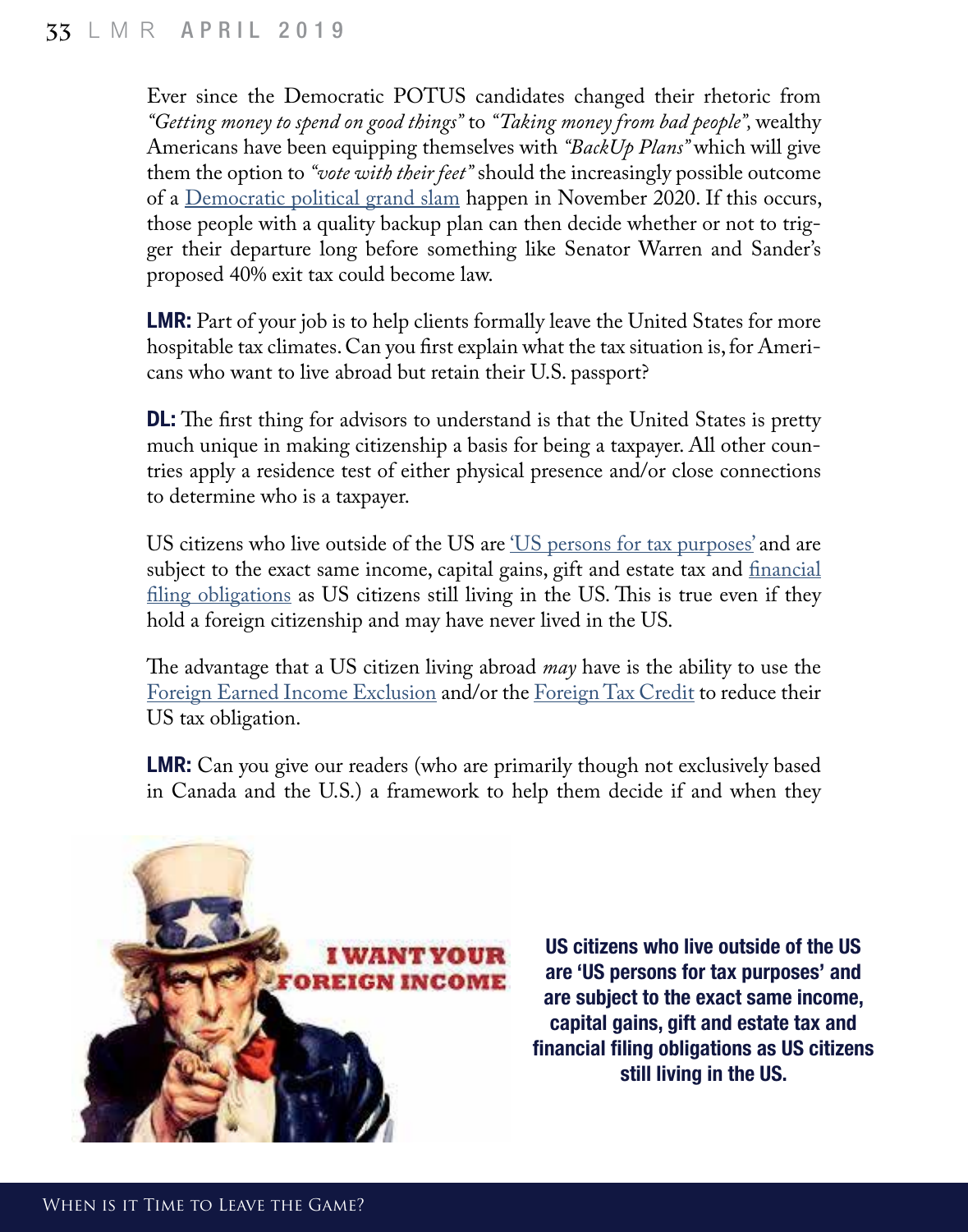should seriously consider relocating?

**DL:** There are really two different decisions that an American citizen needs to consider. The first is whether they should establish a *BackUp Plan* that will give them and their family the ability to study, work, and live outside of the US. The second decision is whether or not to "trigger" their *BackUp Plan* ...and when.

A triggered *BackUp Plan* gives each family member the ability to vote with their feet, by taking advantage of the Foreign Earned Income Exemption and Foreign Tax Credit. They can also go further, completely and permanently severing their status as a US taxpayer by renouncing their US citizenship. It is worth noting that in almost all cases only one family member needs to actually renounce US citizenship for the family to enjoy the resulting tax benefits.



The actual renunciation of a US citizenship can only be done during an appointment at an American Embassy or Consulate outside of the US. However, the waiting time for such an appointment can vary from a month to over a year depending on the US mission.

**LMR:** And if someone does want to renounce U.S. citizenship, this isn't a matter of sending an email and waiting a week for confirmation, is it?

**DL:** The actual renunciation of a US citizenship can only be done during an appointment at an American Embassy or Consulate outside of the US. However, the waiting time for such an appointment can vary from a month to over a year depending on the US mission. Critically, prior to even considering making such an appointment, an individual needs to do a great deal of analysis and self-reflection, and then take specific actions.

Renunciation is a complex decision that understandably involves facing all of the issues that immigrants throughout history have had to grapple with. These include overcoming *'life inertia'* (for those still living in the US) and emotional ties to the US. One issue that they can rest easy about, however, is that they will have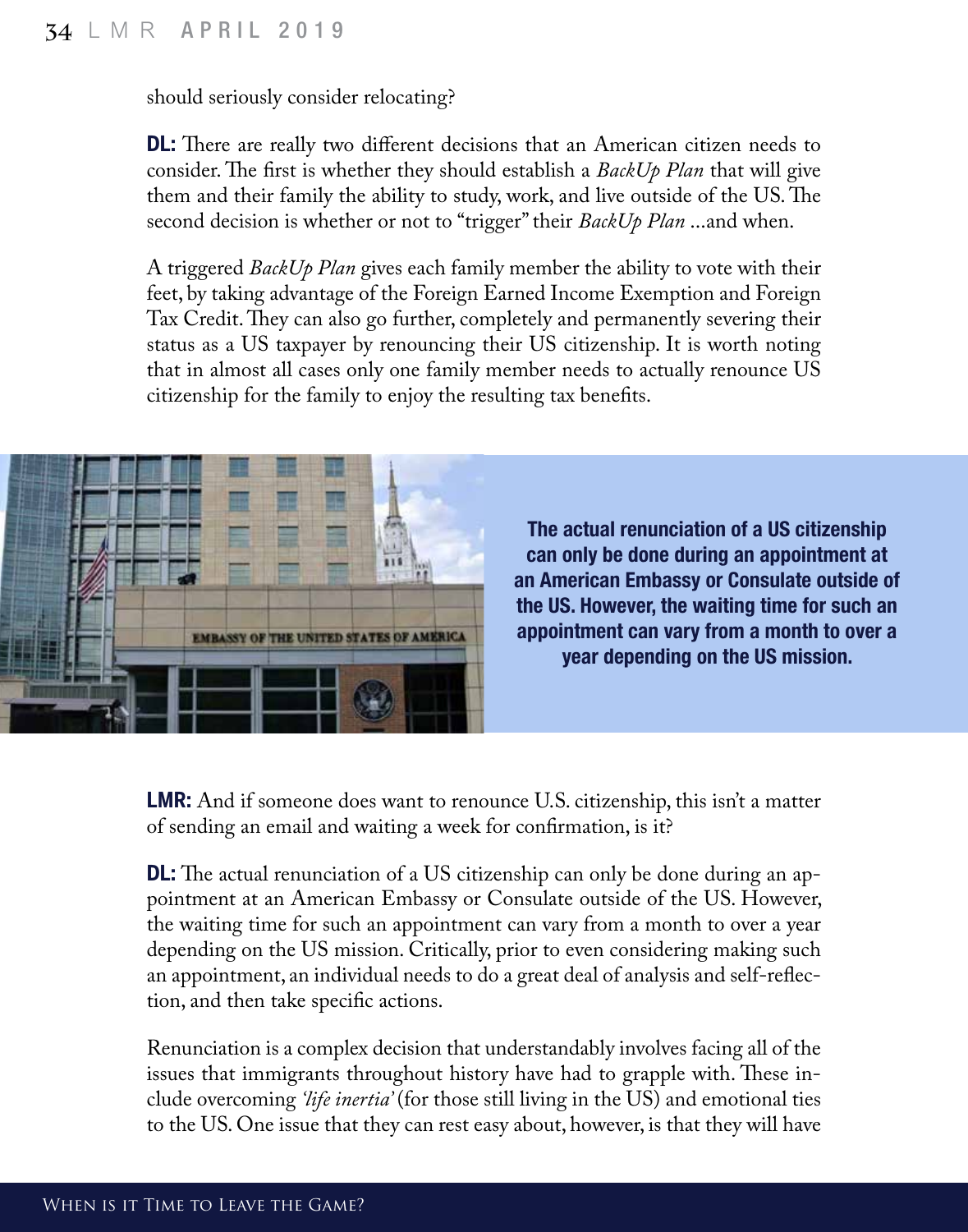[no difficulty visiting the US after they have renounced.](https://www.quora.com/Can-you-travel-to-the-US-after-renouncing-your-US-citizenship/answer/David-S-Lesperance) In fact, the problem is not getting in...it's [staying too long and re-acquiring US taxpayer status](https://www.irs.gov/individuals/international-taxpayers/the-green-card-test-and-the-substantial-presence-test) as a result.

While each individual will ultimately have to make the decision on their own, those contemplating triggering their *BackUp Plan* by doing a US expatriation should consider the following thought process:

*Step 1: Try to get an approximation of your <u>total</u> future US tax savings. This in*volves looking at your current US tax burden and then working with your tax advisor to calculate your future post-expatriation US tax burden. Then multiply this annual US tax savings by the number of years remaining in your life. For more realism you should also include in your current US estate tax burden. Death is a certain event…with an uncertain event date. This calculation should also take into account the potential cumulative impact of all current populist tax proposals such as the Wealth Tax.

This calculation is necessary even though it is always going to be an approximation because you do not know the following:

*a) What is going to be your future income and capital gains?* (So you might want to assume that it will stay the same as last year.)

*b) How long will you live?* (So you might want to assume you will live the [average](https://en.wikipedia.org/wiki/List_of_countries_by_life_expectancy)  $\underline{age.}$  $\underline{age.}$  $\underline{age.}$ 

*c) What will be your future US tax burden?* (One of the key assumptions you will need to address is whether you anticipate that your tax burden will or will not naturally increase in the future as a result of an aging population impacting entitlement programs revenue requirements.)

Your own estimation as to whether your US tax savings will be greater or lesser will depend upon:

*i) Whether you believe your income/capital gain will increase in the future;*

*ii) Whether you believe you are likely to outlive the average because of your healthy lifestyle;* and

*iii) Your reasonable expectations of future politicians' directions on tax policy over the remainder of your life.*

*Step 2: Determine the one-time cost of losing your US tax liability through renunciation.*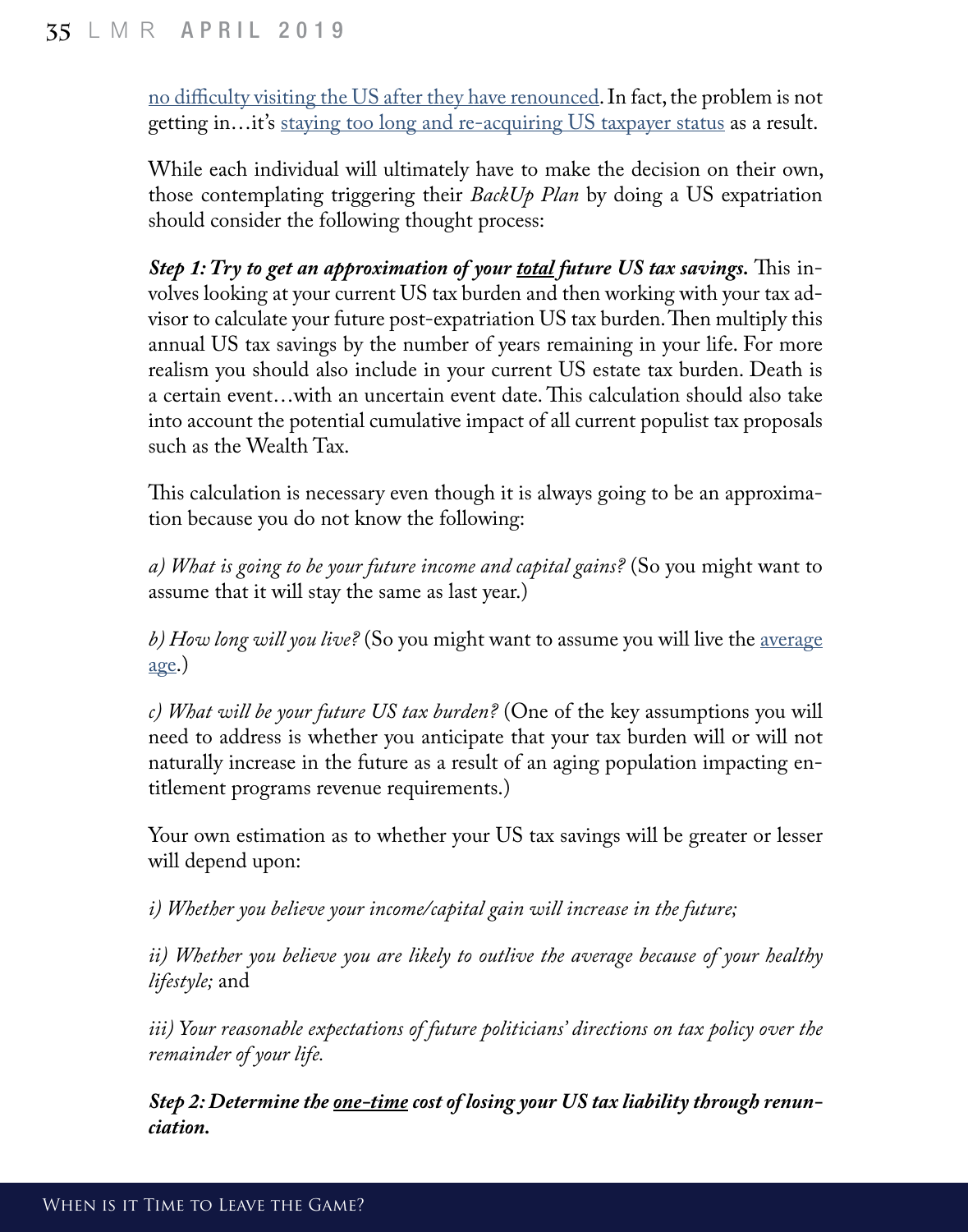There are several costs that will need to be estimated, so that the total can be compared to the estimated future tax savings:

*A) Second Citizenship:* In order to renounce US citizenship, an individual needs to possess a second citizenship. The cost of a second citizenship will vary widely depending on the method of acquiring same:

- Birth Citizenship: Having an existing citizenship from birth;
- Naturalization: Being naturalized in a foreign country after birth in the United States;
- Lineage: Being entitled to foreign citizenship through lineage (Note: Some nations grant citizenship up to the third generation and the US has a high [percentage of first and second generation immigrant Americans](https://www.pewresearch.org/hispanic/chart/first-and-second-generation-share-of-the-population/));
- Aliyah: Being entitled to Israeli citizenship through [Aliyah](https://en.wikipedia.org/wiki/Aliyah) and
- Citizenship by Investment: Even though this is the path most discussed in the press, it should only be pursued if the other avenues are not available. The selection of the "right" CBI for any given client depends upon a number of factors including time available; where the person can live; cost; and so forth

*B) Future Tax Home:* Contrary to popular opinion, most clients will not choose a future tax home on a small island. Rather, depending on their stage in business and personal life, it is highly likely that they will chose a "high tax country" but on a "low or controlled tax basis".

Choices include those countries such as Canada which do not have an estate, gift, or wealth tax and which allow you to greatly reduce your income/capital gains tax burden through pre-immigration tax planning. Other countries like the UK,



In order to renounce US citizenship, an individual needs to possess a second citizenship.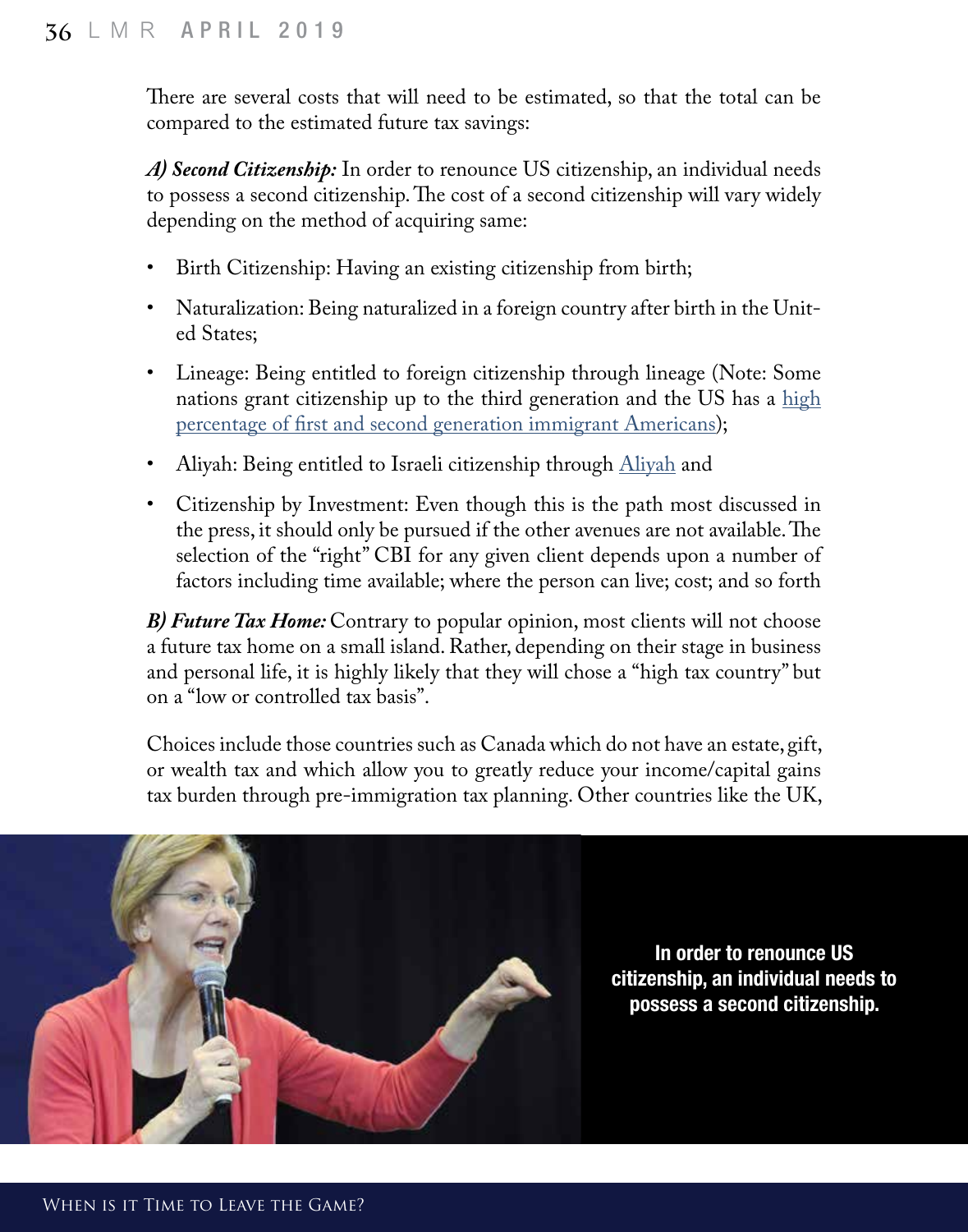Ireland, Portugal, Italy, and Switzerland have existing regimes that greatly reduce the global tax burden. The cost of acquiring permission to move to this future tax home may be included in the benefits obtained with the second citizenship.

*C) Cost of payment of capital gains aka* **[Exit Tax](https://www.irs.gov/individuals/international-taxpayers/expatriation-tax)**? Firstly, please note that this only applies if you are a [Covered Expatriate.](https://www.quora.com/Is-a-person-considered-a-covered-expatriate-if-his-or-her-net-worth-is-less-than-2-million-and-his-or-her-average-income-is-less-than-161-000/answer/David-S-Lesperance)

Secondly, please note that there are cost-efficient practical strategies to deal with an Exit Tax. These include looking at valuation, discounting, liquidity, timing, and comparing this to potential increased rates for capital gains or Warren/ Sanders expatriation penalty.

Thirdly, please note that many people mistakenly assume that the Exit Tax will be too high a barrier BEFORE they compare their future tax liability to the actual one-time cost if they follow proper strategies.

*D) Cost of overcoming life inertia:* This includes the costs to move their personal and business life out of the US and into another jurisdiction(s); and

*E) The cost of renouncing US citizenship:* This figure will include travel costs to the US mission for the appointment, professional fees, the \$2,350 government fee for Renunciation of Citizenship and future filing of your [IRS 8854](https://www.irs.gov/forms-pubs/about-form-8854) and terminal tax return.

#### *Step 3: Compare the one-time cost of expatriation to the cumulative future US tax savings.*

After completing this financial analysis, an individual can determine whether expatriation is a suitable strategy to consider. For many of the wealthiest people in the US, the financial analysis results in a compelling argument to consider expatriation. In fact, it is the realization of long-term savings—based on stepby-step analysis—that is driving the ever-increasing numbers of expatriations.

#### *Step 4: Compare the tax savings to the benefits of US citizenship (i.e. living fulltime, voting, passing US citizenship onto children):*

Setting aside blind patriotism for a moment and looking at practical issues, the value that a person places on retaining their US citizenship depends greatly upon their position in life and their view of the future.

**LMR:** In your experience, what are the consdiderations that can motivate people to activate what you are referring to as their Back Up Plan and move abroad or actually renounce their US citizenship?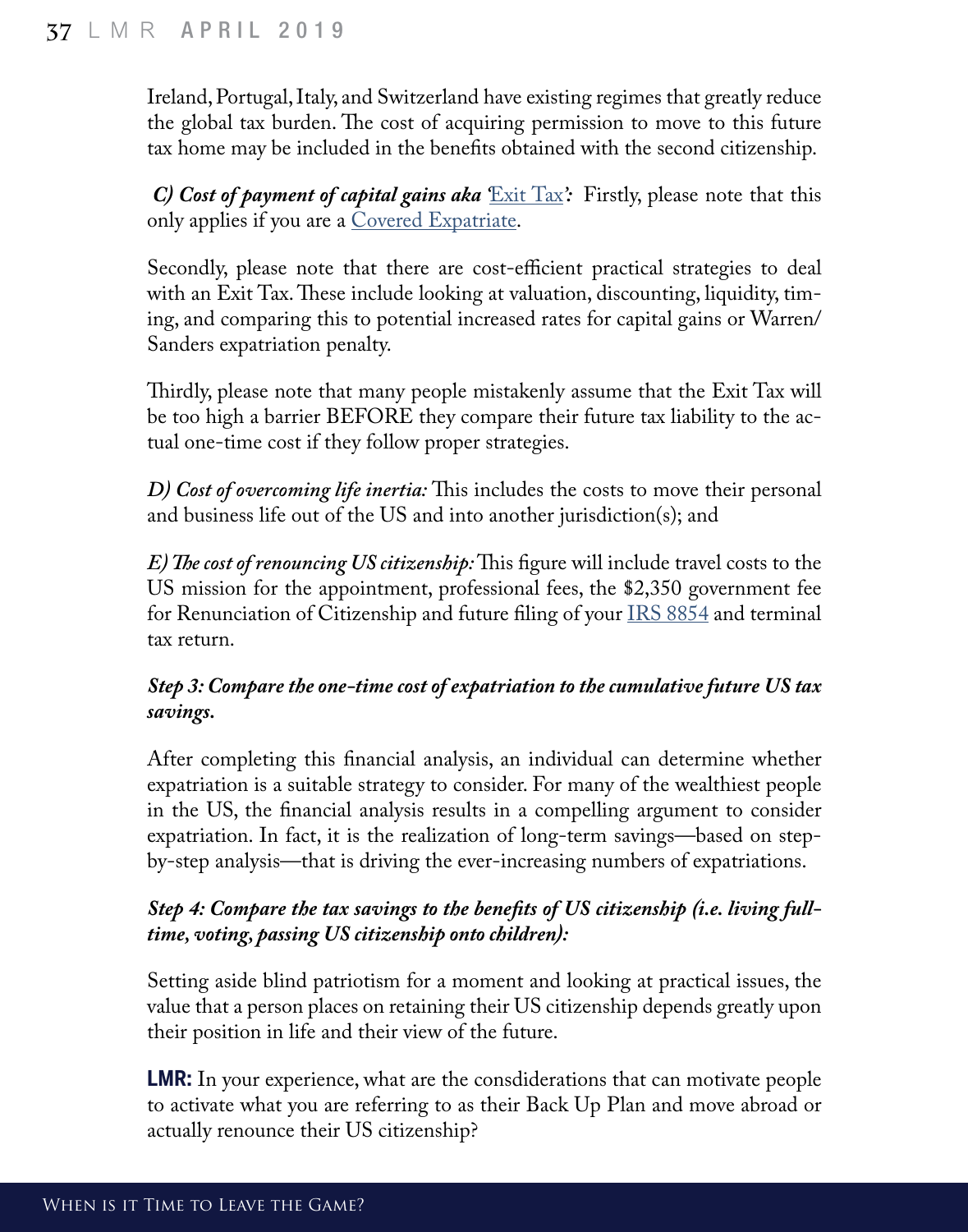It is the realization of long-term savings —based on step-by-step analysis that is driving the ever-increasing numbers of expatriations.



**DL:** Triggering Events can be categorized into two groups.

#### *1) Concern about things with catastrophic outcomes but unknown dates:*

These include concerns such as growing debt and deficits; huge costs to recover from increasing occurring natural disasters such as hurricanes and earthquakes; entitlement obligations for an aging population; costs to rebuild crumbling infrastructure; and future military expenditures...all made worse by political deadlock. These types of long-term concerns are extremely important but are often ignored because they are not immediate.

#### *2) Concerns about things with unknown outcomes but specific dates*

For high-net-worth Americans, *the* issue is the November 2020 election. This is where uncertainty abounds.

On one side are the questions of *"Who will be the Democratic POTUS candidate?"*  and *"What will be the Democratic platform?"* Clarity will only occur at the conclusion of the July Democratic National Convention. However, all of the candidates have stated their tax policies...and there is an increasing possibility of a Democratic sweep no matter who is the Democratic POTUS candidate. So we know at a minimum there could be the loss of preferential treatment of carried interest and all capital gains would be taxed at ordinary tax rates. Additional possible Tax the Rich proposals include annual deemed dispositions; loss of step-up on death; limits on charitable contributions; significant estate tax increases; and of course, a new Wealth Tax.

On the other side of the uncertainty coin are a number of events that will occur and impact during 2020. These include the impeachment process, the health of the economy, the resolution of the current trade wars, and geopolitical crises such as Iran and North Korea.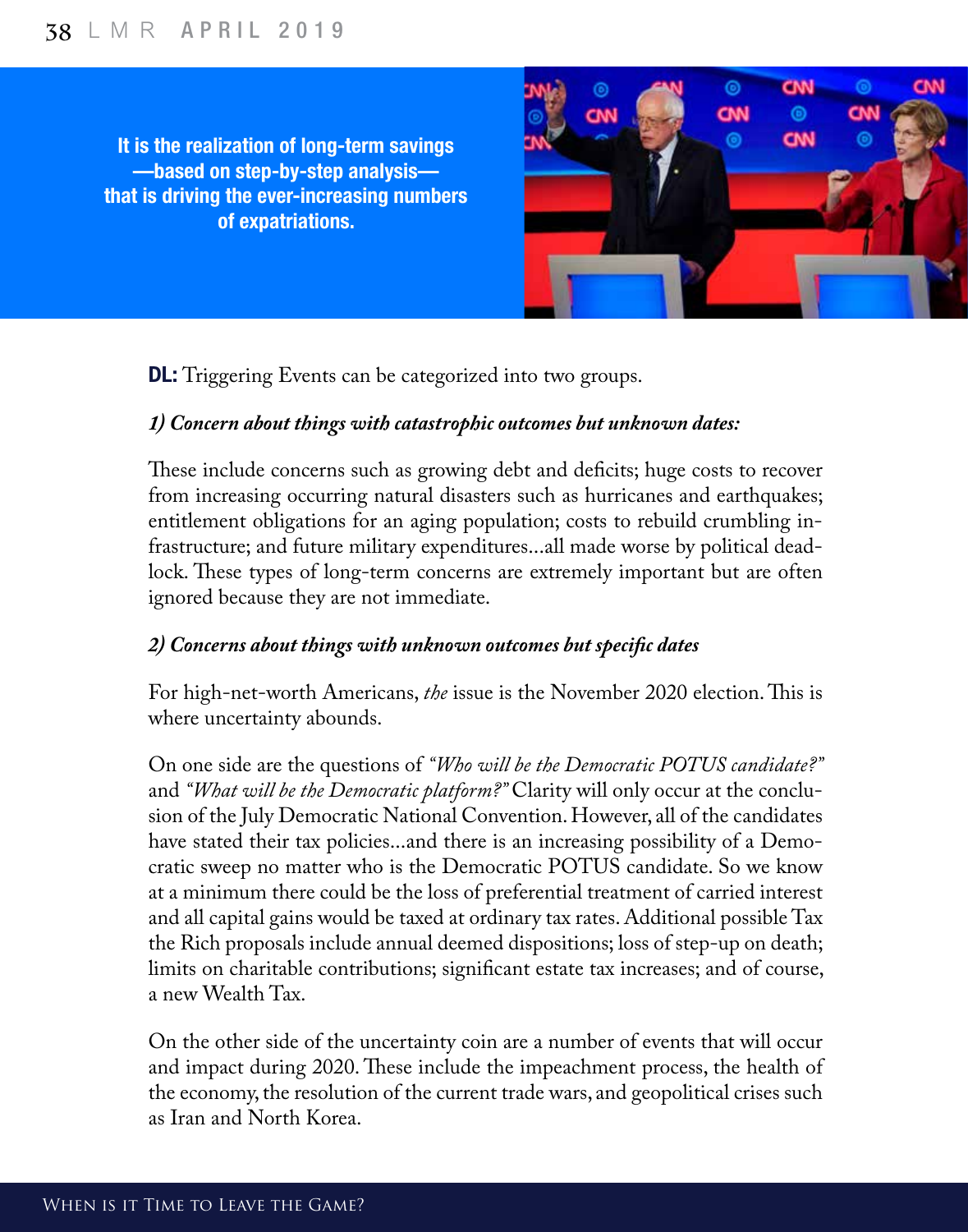The motivation driving getting a Back Up Plan varies with the client situation but can be a combination of:

1) Wanting to have the financial security of a certain lifestyle;

2) Desire for the financial security of children;

3) For Silicon Valley clients, the ability to self-fund their next business venture, so that they do not have to seek the assistance and restrictions of VC funding; and/or

4) Ability to engage in Strategic Philanthropy

Strategic Philanthropy is quickly becoming the major motivating factor for UHNW clients. If you realize that with the [2020 Unified Credit](https://www.journalofaccountancy.com/news/2019/nov/2020-irs-tax-tables-inflation-adjustments-201922409.html) for combined couples is over 23M USD, then those contemplating the possibility of expatriation for tax purposes are well over this level. This means that they are more likely to be within the net worth range of the Sanders/Warren Wealth Tax proposals.

These individuals want to maintain control over the disposal of their after-tax wealth through strategic philanthropy and/or their chosen heirs. It is what I have called the [Anand Giridharadas](https://urldefense.proofpoint.com/v2/url?u=https-3A__www.ft.com_content_3729c71e-2D2419-2D11e9-2D8ce6-2D5db4543da632&d=DwMFaQ&c=slrrB7dE8n7gBJbeO0g-IQ&r=u99DC7MYSUSXIhq0VVDwuQ&m=sDaVvLBIjOsWqWlfJApSgjwqHtLfo9U9BdKyyVTg1CQ&s=LlkBYhNS1uvFl-3QFtBbKNyH56msNfLkP14n4K4YLuY&e=) vs [Reid Hoffman](https://urldefense.proofpoint.com/v2/url?u=https-3A__www.theatlantic.com_business_archive_2017_06_reid-2Dhoffman-2Dphilanthropy_529650_&d=DwMFaQ&c=slrrB7dE8n7gBJbeO0g-IQ&r=u99DC7MYSUSXIhq0VVDwuQ&m=sDaVvLBIjOsWqWlfJApSgjwqHtLfo9U9BdKyyVTg1CQ&s=en3Xr3TOx1W8aeF_mXsXJeQHBSQSFculghIBRnseOwU&e=) debate. In short, should the wealthy:

a) pay more in taxes and trust the government to decide on priorities and implement solutions to societal ills; or

b) use their skills, contacts and focus on determining and implementing strategic philanthropy in solving specific societal ills.

Leon Cooperman made this exact point in his [recent rebuttal](https://urldefense.proofpoint.com/v2/url?u=https-3A__fm.cnbc.com_applications_cnbc.com_resources_editorialfiles_2019_10_31_CoopermanLetter.pdf&d=DwMFaQ&c=slrrB7dE8n7gBJbeO0g-IQ&r=u99DC7MYSUSXIhq0VVDwuQ&m=sDaVvLBIjOsWqWlfJApSgjwqHtLfo9U9BdKyyVTg1CQ&s=ABhXYJLDtdal9TsfyzAiFD62bi-7zoNlOXEmscfxONA&e=) to Senator Elizabeth Warren. Clearly, the desire to maintain the ability to engage in strategic philanthropy is a powerful one.

Preparing oneself to be able to "leave the game" should you reach your personal triggering point is less complicated than most people assume.



*Note: The economists and financial professionals interviewed in the LMR are given the freedom to express their views, without necessarily implying endorsement from the editors.*